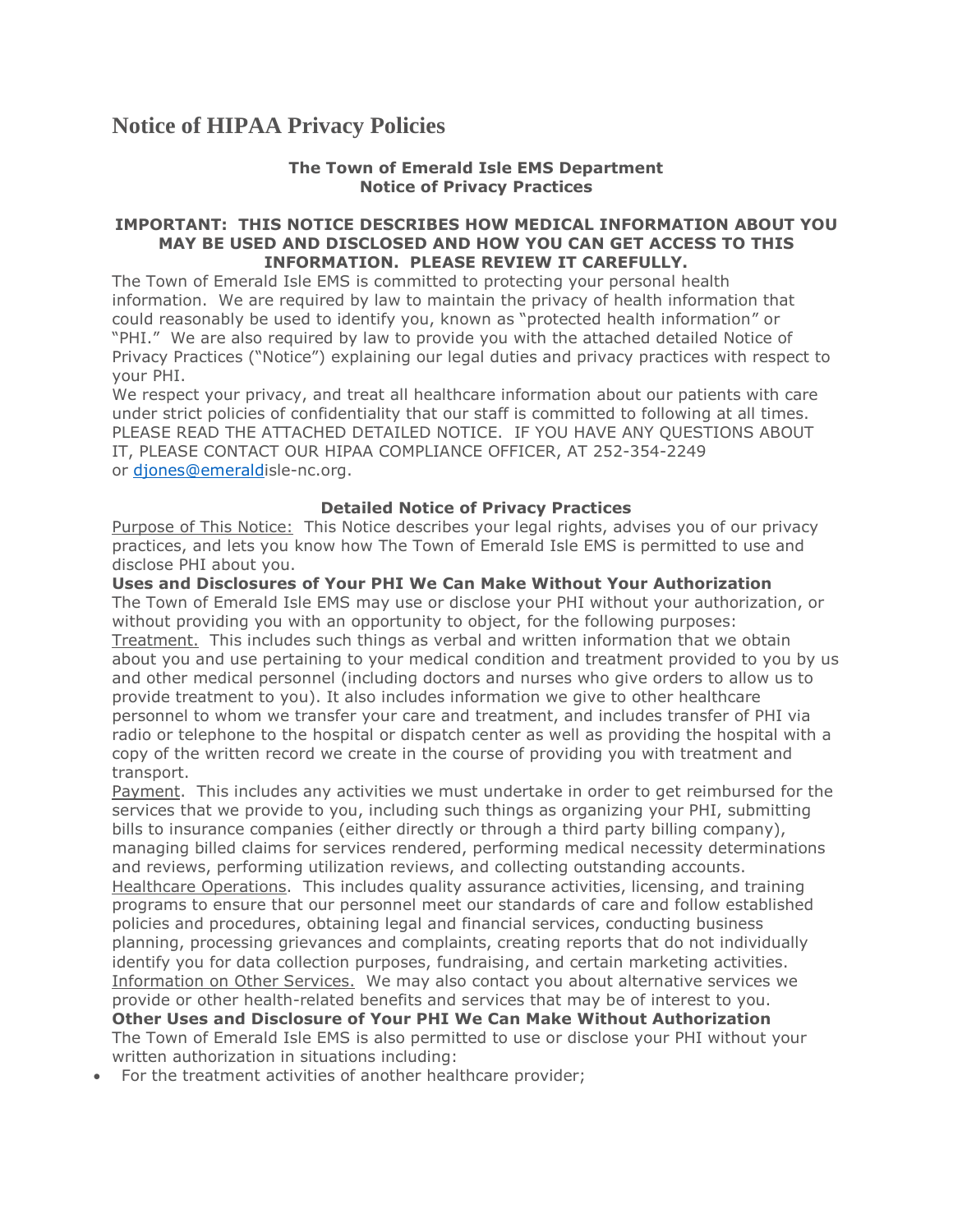- To another healthcare provider or entity for the payment activities of the provider or entity that receives the information (such as your hospital or insurance company);
- To another healthcare provider (such as the hospital to which you are transported) for the healthcare operations activities of the entity that receives the information as long as the entity receiving the information has or has had a relationship with you and the PHI pertains to that relationship;
- For healthcare fraud and abuse detection or for activities related to compliance with the law;
- To a family member, other relative, or close personal friend or other individual involved in your care if we obtain your verbal agreement to do so or if we give you an opportunity to object to such a disclosure and you do not raise an objection. We may also disclose health information to your family, relatives, or friends if we infer from the circumstances that you would not object. For example, we may assume that you agree to our disclosure of your personal health information to your spouse when your spouse has called the ambulance for you. In situations where you are incapable of objecting (because you are not present or due to your incapacity or medical emergency), we may, in our professional judgment, determine that a disclosure to your family member, relative, or friend is in your best interest. In that situation, we will disclose only health information relevant to that person's involvement in your care. For example, we may inform the person who accompanied you in the ambulance that you have certain symptoms and we may give that person an update on your vital signs and treatment that is being administered by our ambulance crew;
- To a public health authority in certain situations (such as reporting a birth, death or disease, as required by law), as part of a public health investigation, to report child or adult abuse, neglect or domestic violence, to report adverse events such as product defects, or to notify a person about exposure to a possible communicable disease, as required by law;
- For health oversight activities including audits or government investigations, inspections, disciplinary proceedings, and other administrative or judicial actions undertaken by the government (or their contractors) by law to oversee the healthcare system;
- For judicial and administrative proceedings, as required by a court or administrative order, or in some cases in response to a subpoena or other legal process;
- For law enforcement activities in limited situations, such as when there is a warrant for the request, or when the information is needed to locate a suspect or stop a crime;
- For military, national defense and security and other special government functions;
- To avert a serious threat to the health and safety of a person or the public at large;
- For workers' compensation purposes, and in compliance with workers' compensation laws;
- To coroners, medical examiners, and funeral directors for identifying a deceased person, determining cause of death, or carrying on their duties as authorized by law;
- If you are an organ donor, we may release health information to organizations that handle organ procurement or organ, eye or tissue transplantation, or to an organ donation bank, as necessary to facilitate organ donation and transplantation; and
- For research projects, but this will be subject to strict oversight and approvals and health information will be released only when there is a minimal risk to your privacy and adequate safeguards are in place in accordance with the law.

## **Uses and Disclosures of Your PHI That Require Your Written Consent**

Any other use or disclosure of PHI, other than those listed above, will only be made with your written authorization (the authorization must specifically identify the information we seek to use or disclose, as well as when and how we seek to use or disclose it). Specifically, we must obtain your written authorization before using or disclosing your: (a) psychotherapy notes, other than for the purpose of carrying out our own treatment, payment or health care operations purposes, (b) PHI for marketing when we receive payment to make a marketing communication; or (c) PHI when engaging in a sale of your PHI. **You may revoke your authorization at any time, in writing, except to the**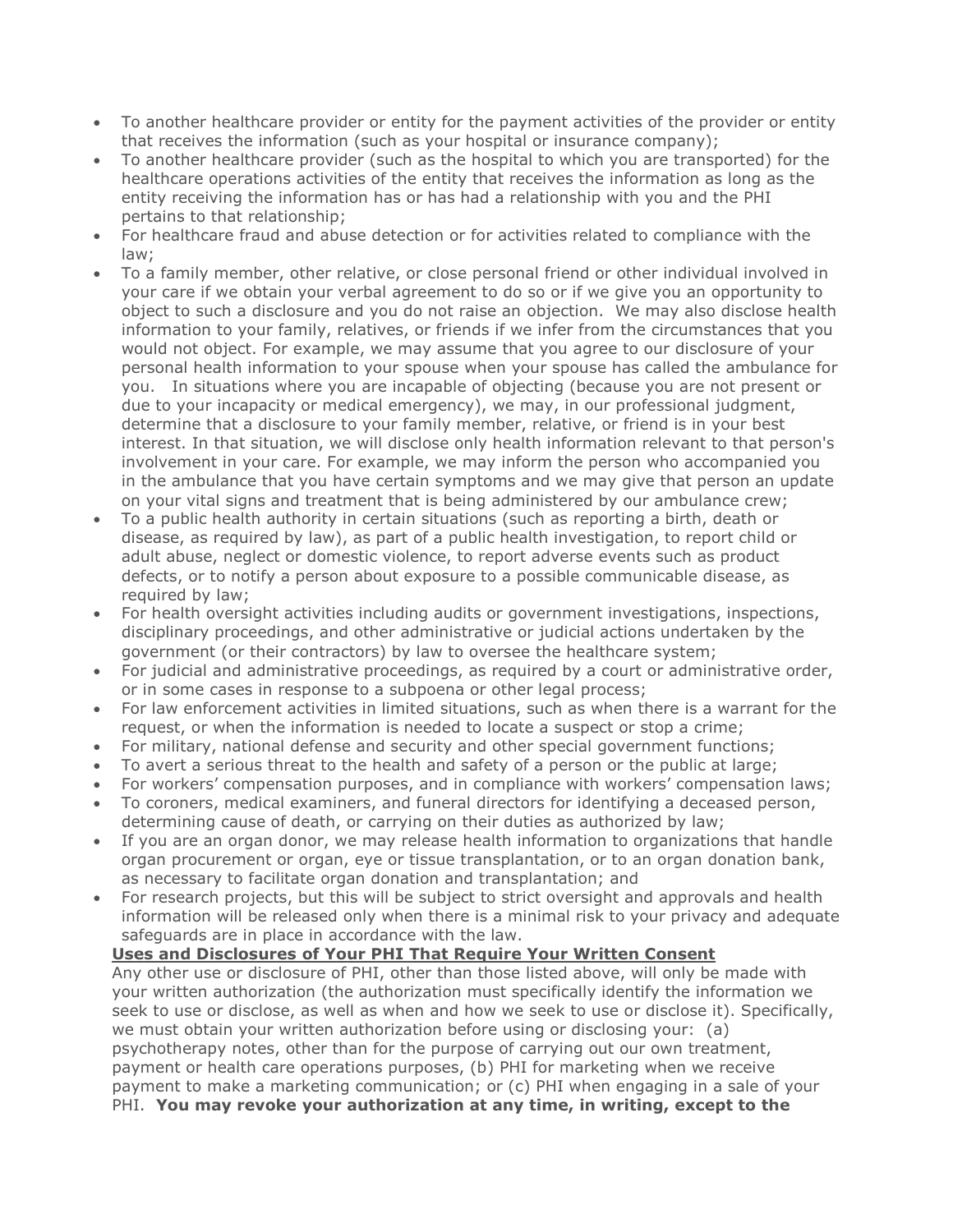#### **extent that we have already used or disclosed medical information in reliance on that authorization.**

### **Your Rights Regarding Your PHI**

As a patient, you have a number of rights with respect to your PHI, including: Right to access, copy or inspect your PHI. You have the right to inspect and copy most of the medical information that we collect and maintain about you. Requests for access to your PHI should be made in writing to our HIPAA Compliance Officer. In limited circumstances, we may deny you access to your medical information, and you may appeal certain types of denials. We have available forms to request access to your PHI, and we will provide a written response if we deny you access and let you know your appeal rights. If you wish to inspect and copy your medical information, you should contact our HIPAA Compliance Officer.

We will normally provide you with access to this information within 30 days of your written request. If we maintain your medical information in electronic format, then you have a right to obtain a copy of that information in an electronic format. In addition, if you request that we transmit a copy of your PHI directly to another person, we will do so provided your request is in writing, signed by you (or your representative), and you clearly identify the designated person and where to send the copy of your PHI.

We may also charge you a reasonable cost-based fee for providing you access to your PHI, subject to the limits of applicable state law.

Right to request an amendment of your PHI. You have the right to ask us to amend protected health information that we maintain about you. Requests for amendments to your PHI should be made in writing and you should contact our HIPAA Compliance Officer if you wish to make a request for amendment and fill out an amendment request form. When required by law to do so, we will amend your information within 60 days of your request and will notify you when we have amended the information. We are permitted by law to deny your request to amend your medical information in certain circumstances, such as when we believe that the information you have asked us to amend is correct.

Right to request an accounting of uses and disclosures of your PHI. You may request an accounting from us of disclosures of your medical information. If you wish to request an accounting of disclosures of your PHI that are subject to the accounting requirement, you should contact our HIPAA Compliance Officer and make a request in writing.

You have the right to receive an accounting of certain disclosures of your PHI made within six (6) years immediately preceding your request. But, we are not required to provide you with an accounting of disclosures of your PHI: (a) for purposes of treatment, payment, or healthcare operations; (b) for disclosures that you expressly authorized; (c) disclosures made to you, your family or friends, or (d) for disclosures made for law enforcement or certain other governmental purposes.

Right to request restrictions on uses and disclosures of your PHI. You have the right to request that we restrict how we use and disclose your medical information for treatment, payment or healthcare operations purposes, or to restrict the information that is provided to family, friends and other individuals involved in your healthcare. However, we are only required to abide by a requested restriction under limited circumstances, and it is generally our policy that we will not agree to any restrictions unless required by law to do so. If you wish to request a restriction on the use or disclosure of your PHI, you should contact our HIPAA Compliance Officer and make a request in writing.

The Town of Emerald Isle EMS is required to abide by a requested restriction when you ask that we not release PHI to your health plan (insurer) about a service for which you (or someone on your behalf) have paid The Town of Emerald Isle EMS in full. We are also required to abide by any restrictions that we agree to. Notwithstanding, if you request a restriction that we agree to, and the information you asked us to restrict is needed to provide you with emergency treatment, then we may disclose the PHI to a healthcare provider to provide you with emergency treatment.